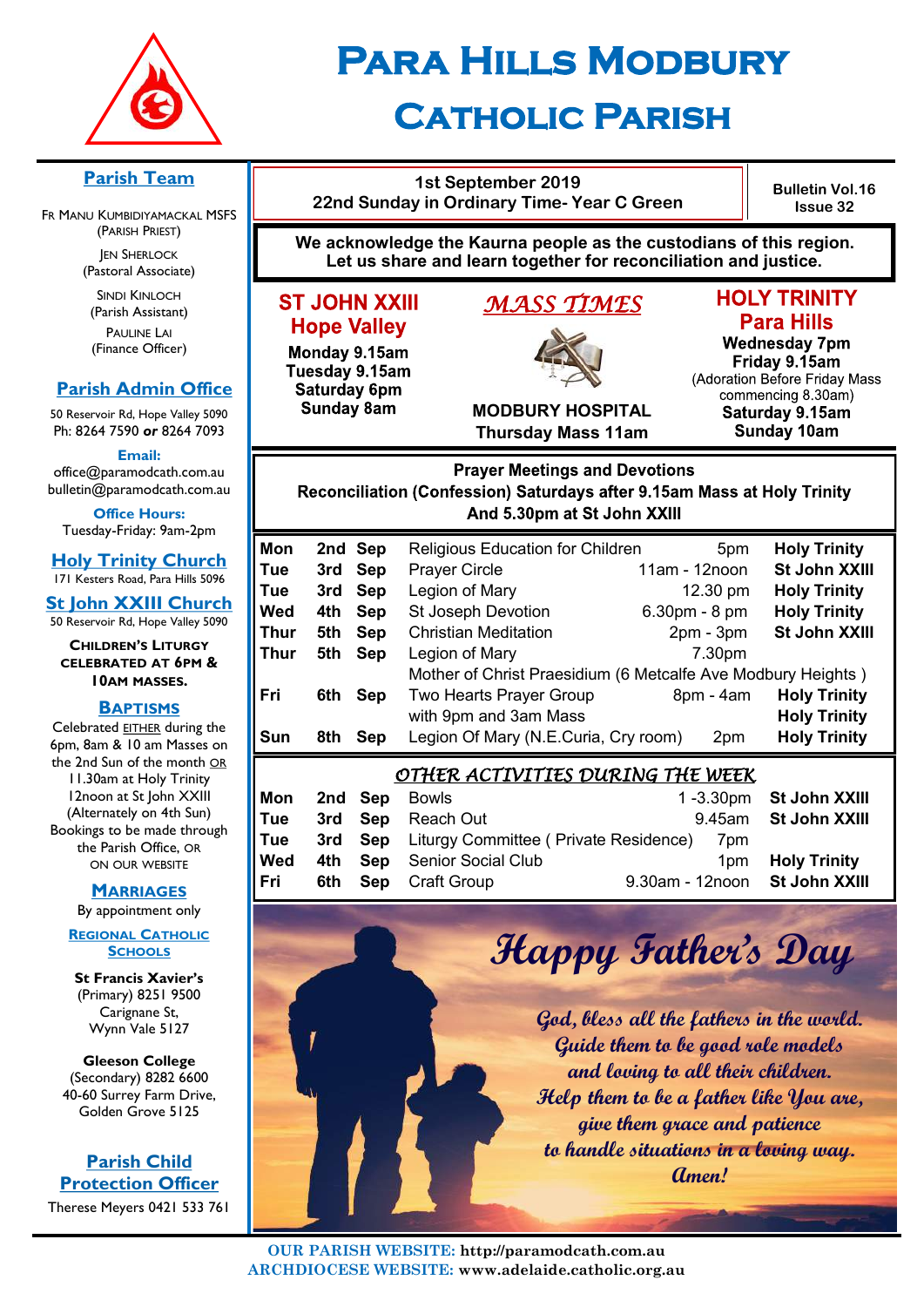# **ARCHDIOCESAN**

*<u>ALAMANAWA</u>* 

# **PARISH PASTORAL VISITATION**

## **7 th – 15th September**

# **What will be happening?**

## **7 th and 8th of September**

Vicar General, Fr Philip Marshall and his team will attend all Masses. Fr Philip will be the principal celebrant and will deliver the homily at all Masses that weekend. Following the Vigil Mass and each Mass on Sunday morning a cuppa will be provided and parishioners will have the opportunity to meet and chat with Fr Philip and the Visitation team.

## **Tuesday 10th September - Long Day Visit**

The Visitation Team will be in the parish for what is called a Long Day visit. The day will begin with Mass 9:15am at St John XXIII after which the visitation team will meet with Reach Out and members of the St Vincent de Paul Society (Modbury Conference).

At 11.30am they will be at Holy Trinity where they will meet with members of The Legion of Mary and with representatives of the Senior Social Group, Followed by lunch at the parish office, giving them an opportunity to meet with members of the parish staff.

During the afternoon they will attend both Gleeson College and St Francis Xavier Regional School, before returning to the parish office to meet with members of the clergy.

In the evening the visitation team will be attending a combined meeting of the Parish Pastoral Council and **I** the Parish Finance Council. A long day indeed!

### **Sunday 15th September**

The Visitation will conclude with the Visitation team attending the 10am Mass at Holy Trinity. Fr Philip will concelebrate with Fr Manu. Following Mass there will be a Q&A session in the parish hall at Holy Trinity where the Vicar General and his team will answer any questions parishioners care to put to them regarding the Archdiocese, the parish or the future of the Church.

Parishioners are encouraged to participate in the meet and greet cuppas after Mass on the  $7<sup>th</sup>$  or  $8<sup>th</sup>$  of September and if at all possible to attend the Q&A session following the 10am Mass on 15<sup>th</sup> September.

If you have not yet done so, we would ask you to please add your name to the list of volunteers for the cuppas on either or both weekends. **Carolyn Ost** *for* **PPC**

Readings for next Sunday, 8th Sep 2019 1st Reading Wisdom 9:13-18 2nd Reading Phim 9-10,12-17 Gospel Luke 14:25-33

### **Saints/Feast Days Of the Week**

3rd St Gregory the Great<br>5th St Teresa of Calcutta 5th St Teresa of Calcutta<br>6th Ember Dav Ember Day

#### **Our Community's Prayer Petitions**  *PLEASE NOTE: THE NAMES ON THE SICK LIST WILL REMAIN FOR TWO MONTHS ONLY UNLESS OTHERWISE NOTIFIED.*

**BULLETIN PRAYER LIST:** Please note that names can only be added to this list by immediate family, or the ill person themselves (for reasons of privacy).

#### **Please Remember in your Prayers Those who are sick, especially:**

Patricia Kopf, Darcy Ridley, Paul Holmes, Dudley Dolman, Father Peter Milburn, Maria Hand, Emma Gammon, Asher Caudle, David North, Elijah Neri, Wayne Collins, Antoinette Pascale, Marg Dolman, Charlotte Fussell, Selena (Rose) Quinn, Phyllis Anthony, Reta Lockyer, John MacGrath, Ken Robinson, Graham Armstrong, Mary Redmond, Graham Speed, Marlen Piineda, David Truman, Bruce McAndie, Rosa Maria Santos, Sean Molloy, Betty Roper, Imperia De Ionno, Julie Reimann, Imelda Schulz, Maddison Calleja, Janice Forrester, Ray Zielonka, Jim Marlow, Gerry Canavan, Jayden Lee, Audrey Athayde, Marie Boulton, Sr. Marleen Dewar OLSH, Kay Kennedy, Rita Robinson, Eileen Ryan, Gary Lockyer, Yvonne Summers.

#### **Recently Deceased**

Greg Dew, Elizabeth Masefield, Michael Pritchard



## **Catholic Charities 2019 Appeal**

September is Catholic Charities Month. Information brochures including a tear off envelope are available at each Mass Centre, for those who wish to donate in this way.

These envelopes can be placed on the collection plate at any weekend Mass during September.

#### **Feasts of the Exultation of the Cross and Our Lady of Sorrows**

will be celebrated at Holy Trinity Church on Saturday 14th September, beginning at 8.45am



 with Chaplet of the Seven Sorrows of Mary, followed by Holy Mass at 9.15am. Novena to Our Lady of Sorrows starts on the 6th of September and prayer leaflets are available at the back of the church.

"Holy Mother, pierce me through, in my heart each wound renew, of my Saviour crucified."

**HAPPY BIRTHDAY SEPTEMBER BABIES**

2nd Ellen Giebel



**RESPONSORIAL PSALM: God, in your goodness, you have made a home for the poor.**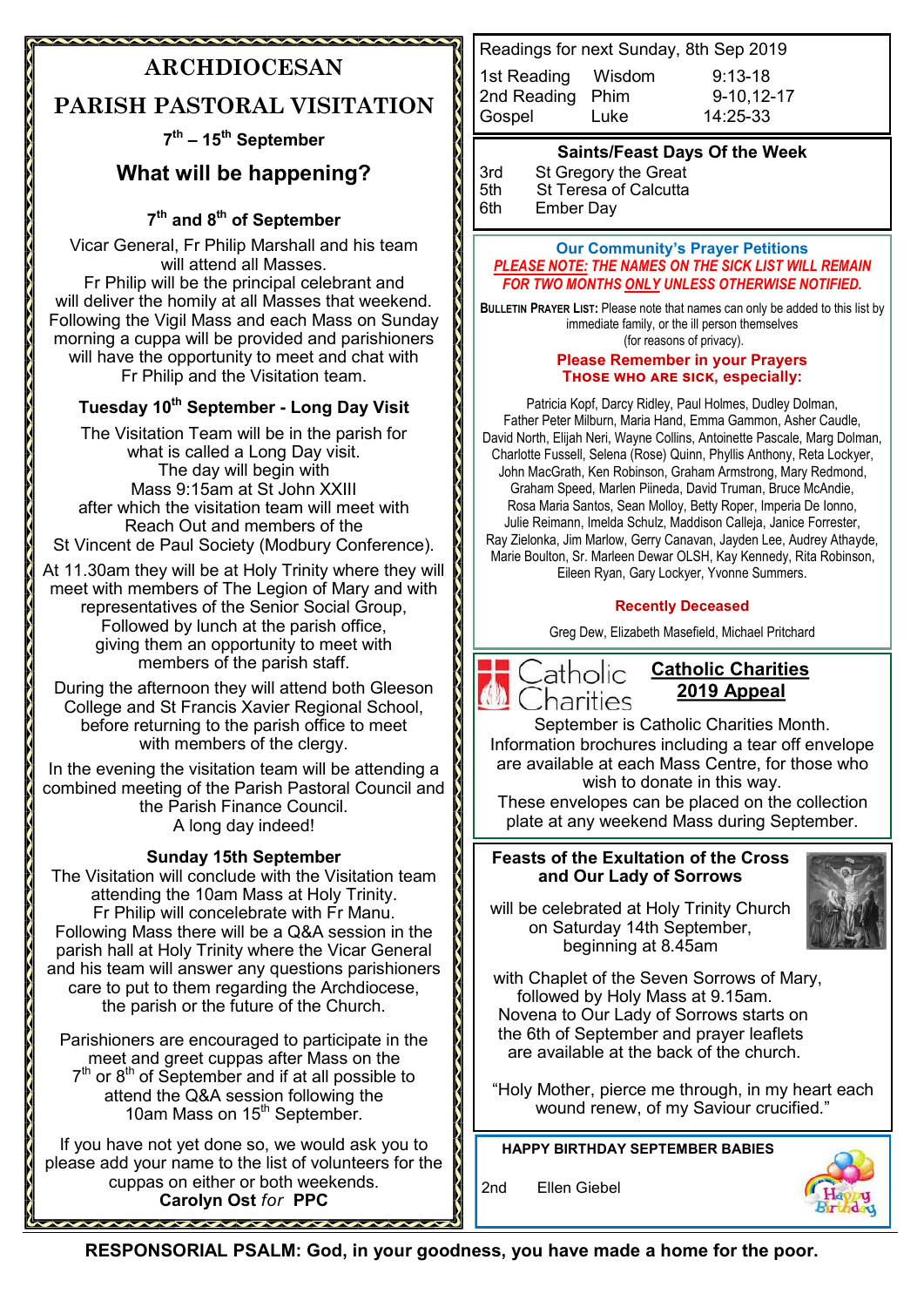#### **ST VINCENT DE PAUL HQ: 1300 729 202 from 9.00am — 1.00pm or www.vinnies.org.au**

## **St Vincent de Paul Modbury Conference**

*Lord your timeless lesson sings out in the voice of constant waves, in the wind through the trees and in the harmonies of life. Wash clean our ears to hear you, make us listen now, for we need your great wisdom to assist us in our life. Amen.*

> A bit of a quiet week for assistance calls with only three needing attention.

We're still looking for new members to share around the activities associated with running the Conference. If you know of any prospects, please let us know e.g. a treasurer role need not involve home visiting, but just managing finances. Similarly with a secretary or president. .

**Pantry needs this week are:**  Sugar, Breakfast Cereal, Margarine and Jam

If you can, please put any or all of these in the basket. We appreciate the assistance this provides us in keeping the pantry stocked against the assistance demand. .

Thank you and God Bless

### REACH OUT GROUP

Tuesday 3rd September 2019 9.15am Mass at St John XXIII

> Followed by a cuppa. All Welcome

| Reader:                   | <b>Barbara Sorrell</b>           |
|---------------------------|----------------------------------|
| Offertory:                | Pat Collins and Margaret Dunn    |
| Communion:                | Maureen Frost and Margaret Emery |
| Altar Server: Jos Hensing |                                  |

For information about Reach Out please call Maureen Kenny Ph: 8396 7682 or M: 0418 821 859

NB: There will be NO Reach Out Lunch Outing on Tuesday 3rd September as the Reach Out group will be having a special Morning Tea after the 9.15am Mass on Tuesday 10th September for the Archdiocesan Parish Pastoral Visitation.



## DEVELOPMENT FUND 2019

Congratulations Dymphna Riordan No. 49

Drawn by Phyllis Truman for Colette Truman

 Contact: Barbara Mathews 8258 8806 to be included in the draw.

## **Can you help?**



A parishioner who has been attending 6pm mass at St John XXIII is seeking a lift. She lives at the Tea Tree Gardens Retirement Village on Grand Junction Road. If you can help her even if not every week please contact the parish office.

## @@@@@@@@@@@@@@@@@@@@@@@@@@@@ **Working Bee - St John XXIII**

There will be a working bee on Saturday 21st September 9am - 12noon to reglue the top row of blocks on the retaining wall near the Presbytery at St John XXIII.

This will entail removing the blocks, chipping back some dirt, regluing and replacing the blocks, and then replacing the dirt. We need a few able bodied men with spades, shovels and pickaxes to help do the job. If you can help please come along on the morning with your tools and with enough help the task should not take too long**.**



#### **NOVENA OF THE HOLY CLOAK OF ST JOSEPH HOLY TRINITY CHURCH**

To pray for all Families, the Priesthood and for the Protection of the Unborn Wednesday 4th September The Novena and Rosary beginning at 6.30pm followed by Mass at 7pm concluding with Adoration of the Blessed Sacrament with Benediction.

*"I put all my desires, cares and wishes for you in the Sacred Heart. I know it protects and guards you." (St Mary of the Cross MacKillop)*



## **FIRST SATURDAY MASS**

 September 7th 2019, 9.15am HOLY TRINITY CHURCH Holy Rosary for PEACE in the world. Commencing at 8.45am with Acts of Consecration. to the Sacred Heart of Jesus and the Immaculate Heart of Mary with the Sacrament of Penance. Please bring a SINGLE flower for Our Holy Mother

 *"In the end my Immaculate Heart will triumph" ( Our Lady of Fatima 1917 )*

## **PRAYER CIRCLE**

Prayers in the Chapel at St John XXIII on Tuesday 3rd September from 11am - 11.30am. All welcome to come and pray and reflect.

### **Household Electrical Items Needed**

We have some new arrivals in the Parish, families and students with limited means.

As Vinnies are no longer able to provide electrical items we are looking for donations of items still in working order, such as Microwaves, fridges, washing machines etc.

If you have something you no longer need and you would be happy to donate please call the parish office and we will organize collection.



Q G  $\mathbb{G}$ A G A  $\mathbb{R}$  $\mathbb{R}$